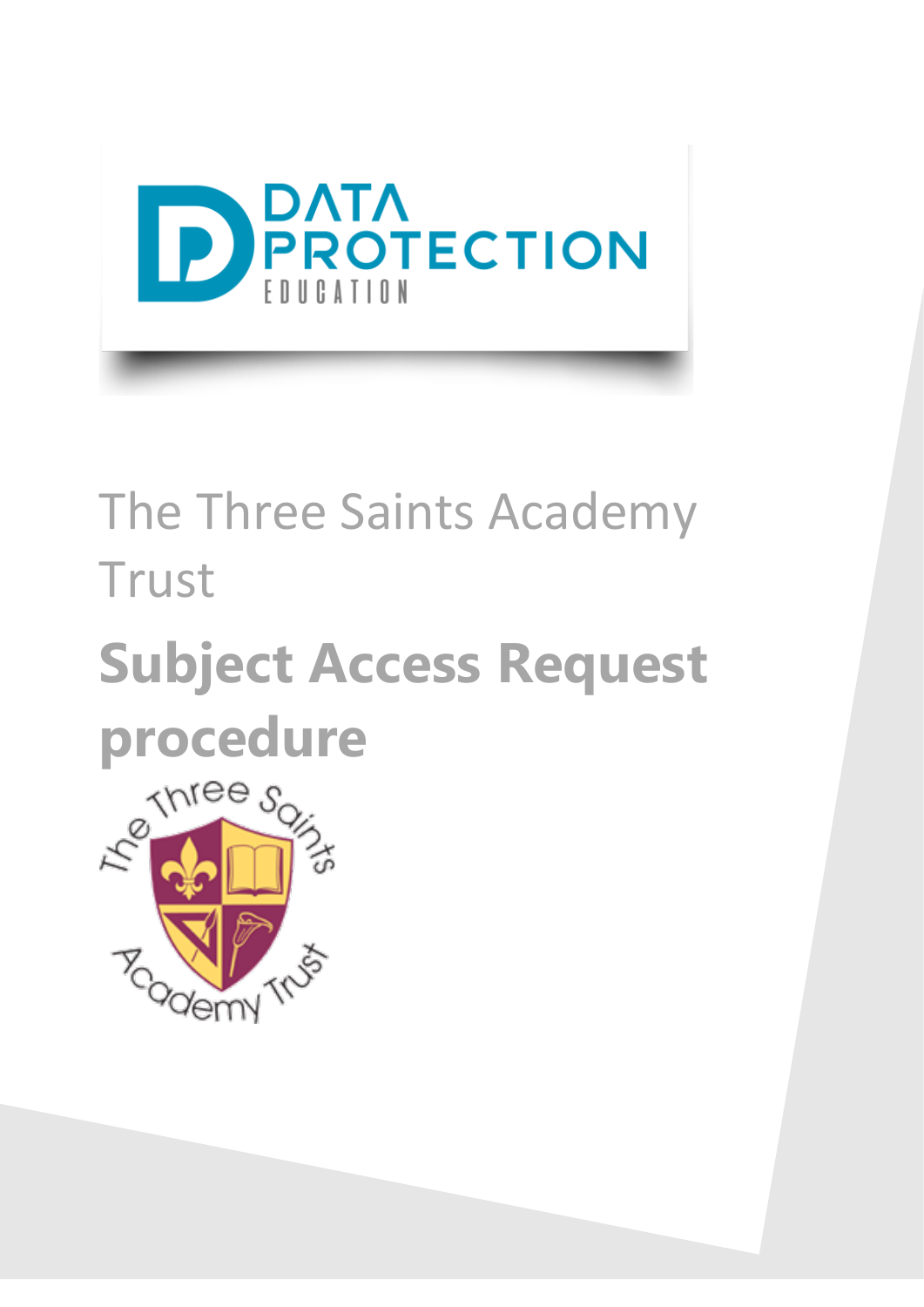

#### *Document version control*

| <b>Version</b> | Author              | <b>Date</b> | Approved by      | <b>Effective from</b> |
|----------------|---------------------|-------------|------------------|-----------------------|
| 1.1            | DPE - JK            | 1/5/2018    |                  |                       |
| 2.0            | <b>Three Saints</b> | 15/5/2018   | <b>Directors</b> | 15/5/2018             |
|                |                     |             |                  |                       |
|                |                     |             |                  |                       |
|                |                     |             |                  |                       |
|                |                     |             |                  |                       |
|                |                     |             |                  |                       |
|                |                     |             |                  |                       |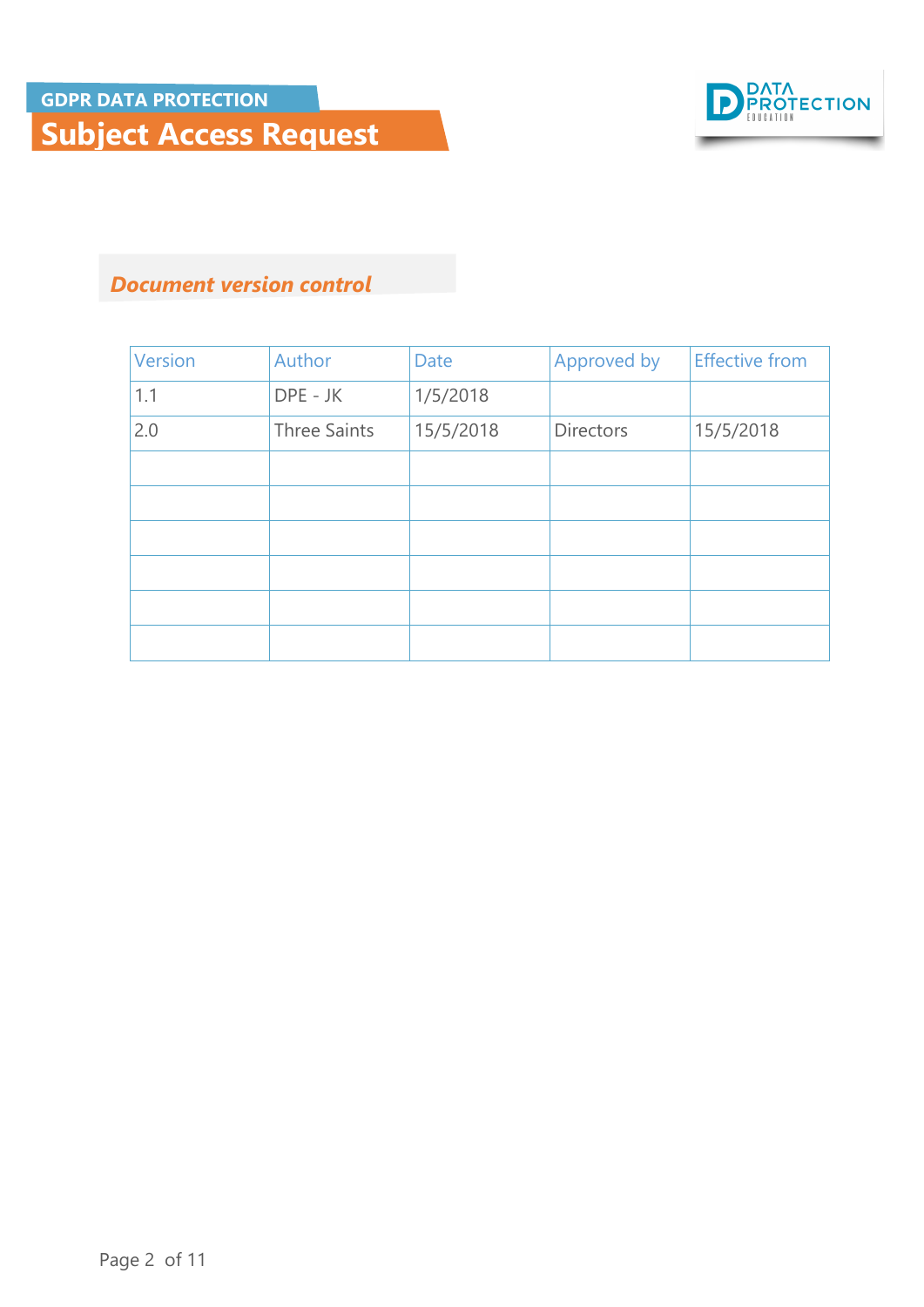

#### **Contents**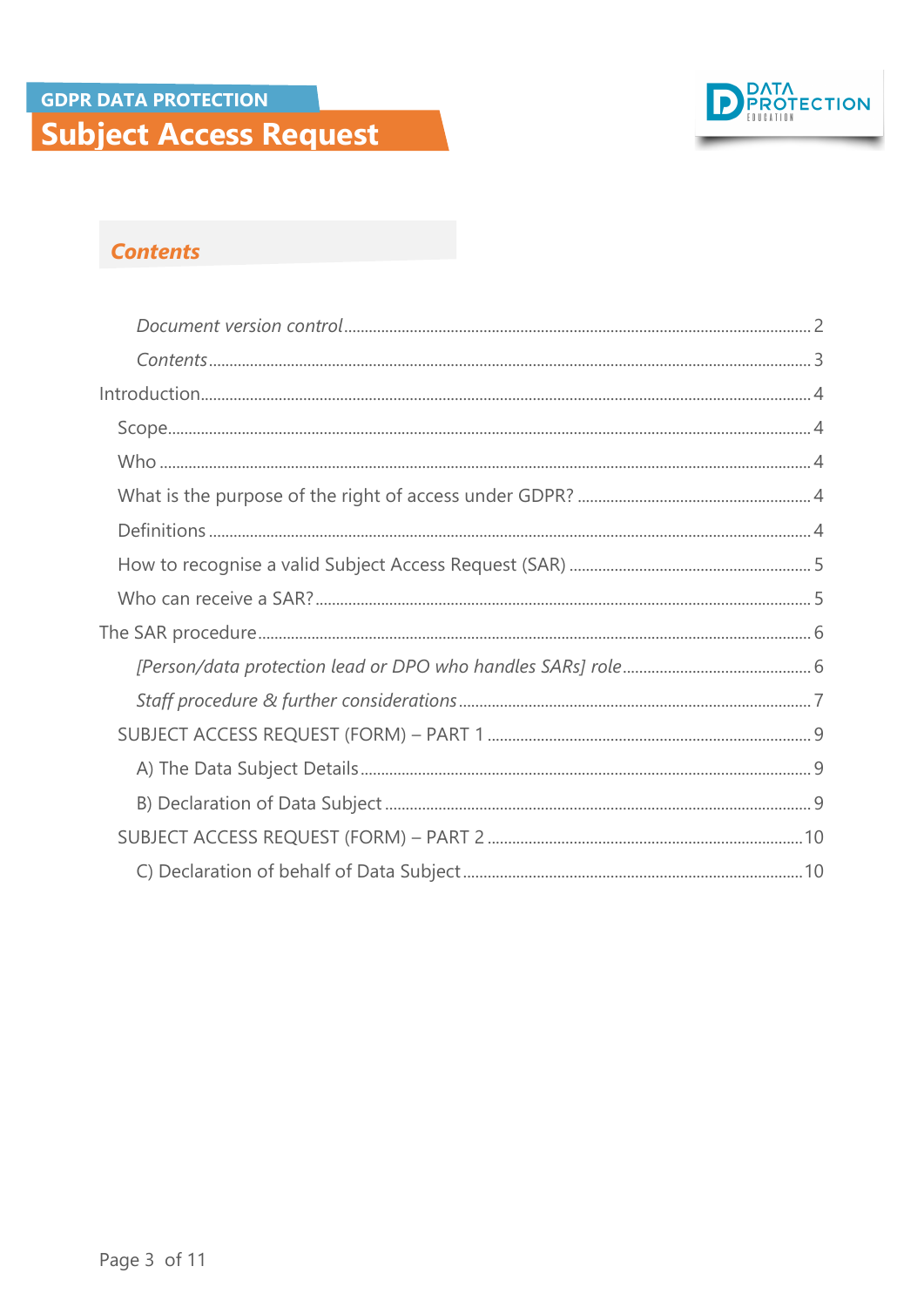

# <span id="page-3-0"></span>**Introduction**

### <span id="page-3-1"></span>**Scope**

This procedure applies to all personal data processed by The Three Saints Academy Trust, excluding personal data that is asked for as a matter of routine by data subjects.

Data subjects are entitled to exercise their right of access under the General Data Protection Regulation (GDPR) to any personal data about themselves and, if the request is valid, be provided with the requested information in an easy to access format, free of charge, within one month of the request.

# <span id="page-3-2"></span>**Who**

This procedure is applicable for all staff and managers:

- All staff are responsible for ensuring that any request for information they receive is dealt with in line with the requirements of the GDPR by following this procedure.
- All staff have a responsibility to recognise a request for information and ensure it is passed to the responsible member of staff and/or the Data Protection Officer within two working days.

# <span id="page-3-3"></span>**What is the purpose of the right of access under GDPR?**

The GDPR gives the reason for allowing individuals to access their personal data is so that they are aware of and can verify the lawfulness of the processing (Recital 63).

# <span id="page-3-4"></span>**Definitions**

**Personal data** means any information relating to an identified or identifiable natural person ('data subject'); an identifiable natural person is a person who can be identified, directly or indirectly, in particular by reference to an identifier such as a name, an identification number, location data, an online identifier or by one or more factors specific to the physical, physiological, genetic, mental, economic, cultural or social identity of that natural person;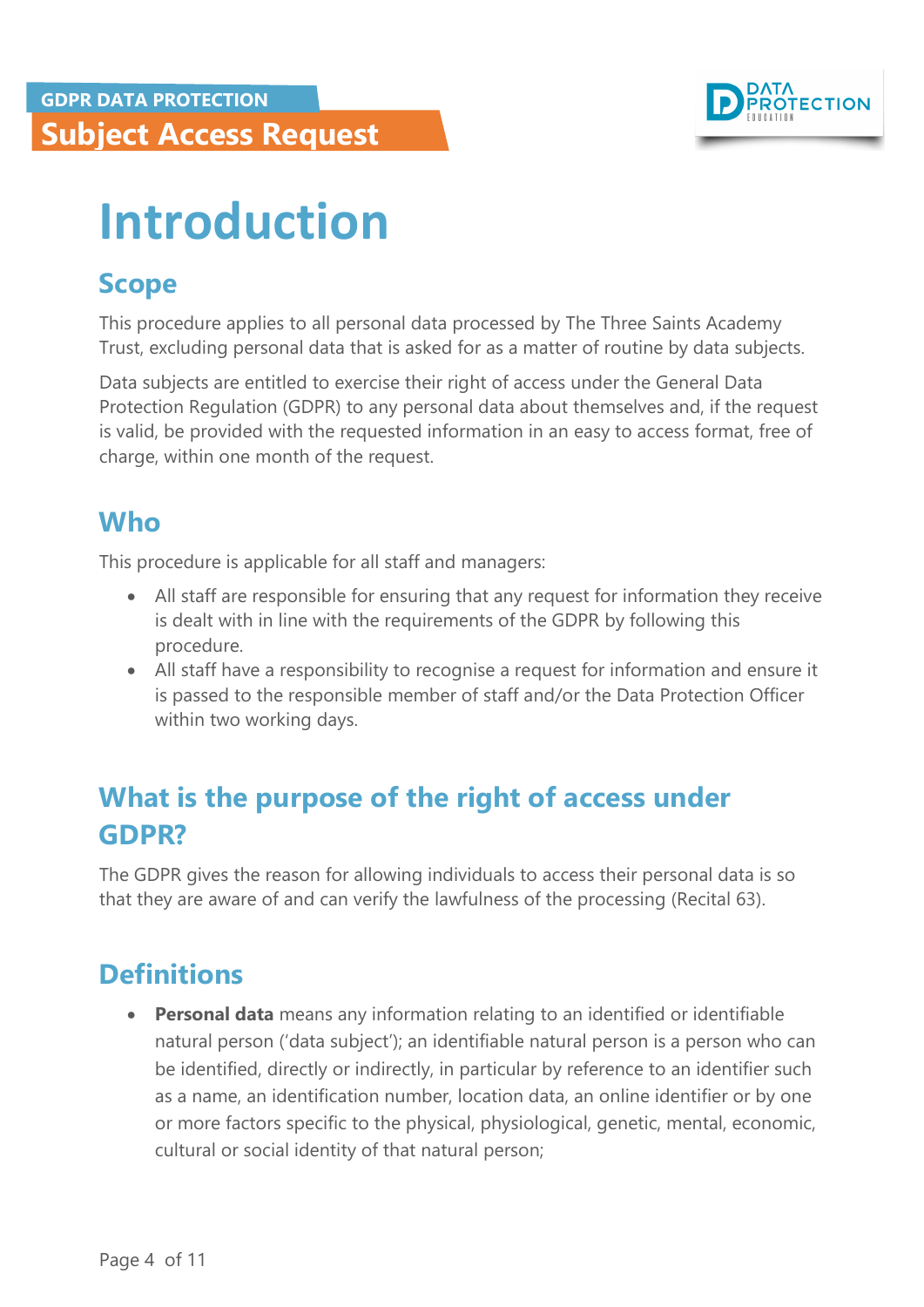

- **Data subject rights** this refers to the rights that the GDPR gives to data subjects in relation to their personal or sensitive data including:
	- o The right to be informed on what data is processed/shared, how and why
	- o The right of access (i.e. subject access requests)
	- o The right to rectification, correcting errors;
	- o The right to erasure (i.e. the right to be forgotten);
	- o The right to restrict processing;
	- o The right to data portability;
	- o The right to object;
	- o Rights in relation to automated decision making and profiling using personal data.
- **Subject access request (SAR)** a request made by a data subject for information about, and access to, personal data about themselves that The Three Saints Academy Trust is processing, including:
	- o a description of the personal data;
	- o where/how it is being processed;
	- o the purposes for which it is being processed;
	- o details of who is allowed to see the personal data;
	- o how long it will be kept.

## <span id="page-4-0"></span>**How to recognise a valid Subject Access Request (SAR)**

Valid SARs should be sent in writing, including by letter, fax or by electronic means for example: by e-mail, a website form or texts.

They include all requests for personal data, whether or not the data subject has referred to data protection or SAR and including requests which refer to FOI instead.

Verbal requests are not considered valid, but good practice suggests staff members receiving such requests, should offer the individual information about how to make a valid request. (See the SAR FORM in the appendix.)

### <span id="page-4-1"></span>**Who can receive a SAR?**

A SAR can be given to any member of staff, contracted, permanent or otherwise.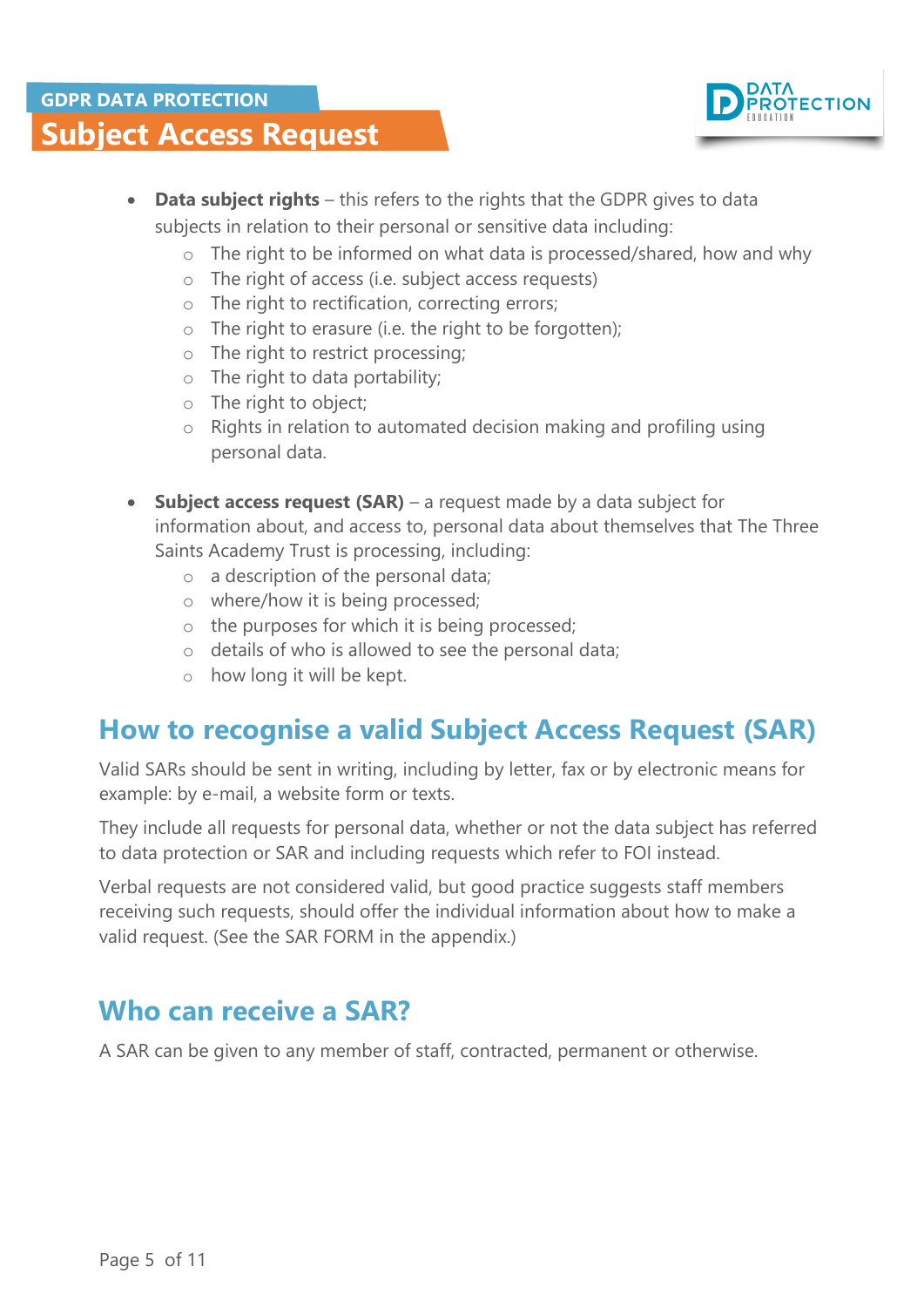

# <span id="page-5-0"></span>**The SAR procedure**

The objective of the procedure is to make sure that the request is properly received and documented, that the nominated Data Protection person can respond to the request in a correct and timely manner.

#### *General staff role:*

- **1. Request is received** from a Data Subject.
- **2. Log** the request and inform the relevant people:
	- 2.1. Record the request in the Subject Access Request log;
	- 2.2. Notify the responsible member of staff (the Data Protection Lead and Headteacher) and the Data Protection Officer;
	- 2.3. Do this without delay, and within **two working days** of receipt of the request.

#### <span id="page-5-1"></span>*[Person/data protection lead or DPO who handles SARs] role*

- **3.** The responsible member of staff for dealing with SARs [Data Protection Lead or DPO] **qualifies request and confirms** identity of the data subject making the request.
- **4.** If the identity/request is qualified, **evaluate the request** and compile the information:
	- 4.1. The time available under GDPR is **one month** to provide the information **free of charge**, unless a request is manifestly unfounded or excessive/repetitive.
- **5.** *IF* requests are manifestly unfounded or excessive, in particular because they are repetitive, the DPO can decide to:
	- 5.1. extend the time by a further two months (but still notifying the data subject within one month);
	- 5.2. charge a reasonable fee for administrative costs of providing the information; or
	- 5.3. refuse to respond.
- **6. Compile** and **send** the requested data. If the request was made electronically (digitally), you should provide the information in a commonly used electronic format.
- **7. Close** the request in Subject Access Request Log.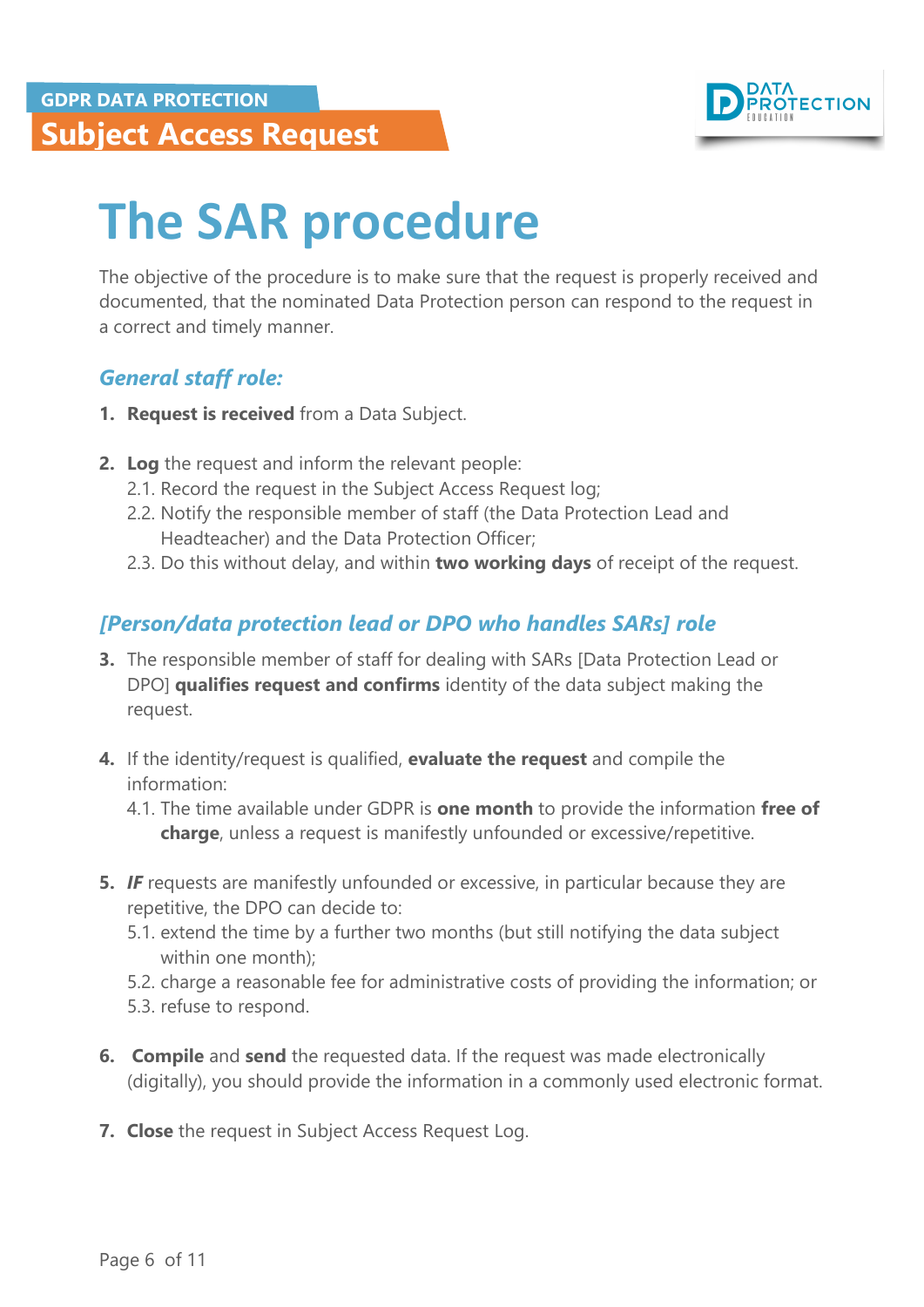

### <span id="page-6-0"></span>*Staff procedure & further considerations*

| <b>What must I do?</b>                                                                                                                                                                                                                                                                                                                                                             | Why?                                                                                                                                                                                                                                                                                                                                                                     | How?                                                                                                                                                                                                                                                                                                                                                                                                                                                                                                                                                                                                                                                                                                                  |
|------------------------------------------------------------------------------------------------------------------------------------------------------------------------------------------------------------------------------------------------------------------------------------------------------------------------------------------------------------------------------------|--------------------------------------------------------------------------------------------------------------------------------------------------------------------------------------------------------------------------------------------------------------------------------------------------------------------------------------------------------------------------|-----------------------------------------------------------------------------------------------------------------------------------------------------------------------------------------------------------------------------------------------------------------------------------------------------------------------------------------------------------------------------------------------------------------------------------------------------------------------------------------------------------------------------------------------------------------------------------------------------------------------------------------------------------------------------------------------------------------------|
| Be clear about the nature of the<br>request and identify what<br>information is being requested.                                                                                                                                                                                                                                                                                   | Being clear about the nature of<br>the request will enable you to<br>decide whether the request<br>needs to be dealt with in<br>accordance with statutory<br>requirements, who needs to deal<br>with the request, and/or<br>whether this is business as usual<br>(BAU). If needed ask the<br>submitter of the request for<br>clarity.                                    | Review the request and<br>identify:<br>If the request is for the personal<br>information of the requester or<br>made by an individual on behalf<br>of another person (e.g. on behalf<br>of a child or an adult lacking<br>capacity) $-$ this is a subject<br>access request;<br>If the request is for non-<br>personal information - this may<br>be dealt with as BAU or formally<br>under the Freedom of<br>Information Act 2000 (the FOIA)<br>or the Environmental<br>Information Regulations 2004<br>(the EIR).<br>NB: The request can be received<br>in a range of different formats<br>e.g. letter, email, a completed<br>form, or can be made via social<br>media (e.g. a Facebook page or<br>Twitter account). |
| If the request is a SAR the<br>request must be forwarded to<br>the responsible member of staff<br>(usually the Headteacher) and<br>the Data Protection Officer<br>within two working days of<br>receipt of the request.                                                                                                                                                            | The GDPR stipulates that SARs<br>must be completed within one<br>month of the request - but in<br>reality, as soon as possible.                                                                                                                                                                                                                                          | Log the SAR in the subject<br>access request log and inform all<br>appropriate staff required to<br>deal with the request.                                                                                                                                                                                                                                                                                                                                                                                                                                                                                                                                                                                            |
| If the information requested is<br>for non-personal information i.e.<br>is organisational or statistical<br>information, this will fall under<br>the FOIA or EIR, or BAU and will<br>be dealt with, as follows:<br>All non-routine FOIA or EIR<br>requests must be forwarded to<br>the responsible member of staff<br>(usually the Headteacher) and<br>the Data Protection Officer | The FOIA and EIR stipulates that<br>requests must be completed<br>within 20 working days of the<br>request - therefore the more<br>swiftly request are being dealt<br>with, the more likely The Three<br>Saints Academy Trust will meet<br>its statutory deadlines.<br>BAU requests need to be dealt<br>with by an individual in that<br>particular service area who can | If the request is for non-<br>routine/FOIA/EIR information,<br>contact the responsible member<br>of staff (usually the<br>Headteacher) and the Data<br>Protection Officer.                                                                                                                                                                                                                                                                                                                                                                                                                                                                                                                                            |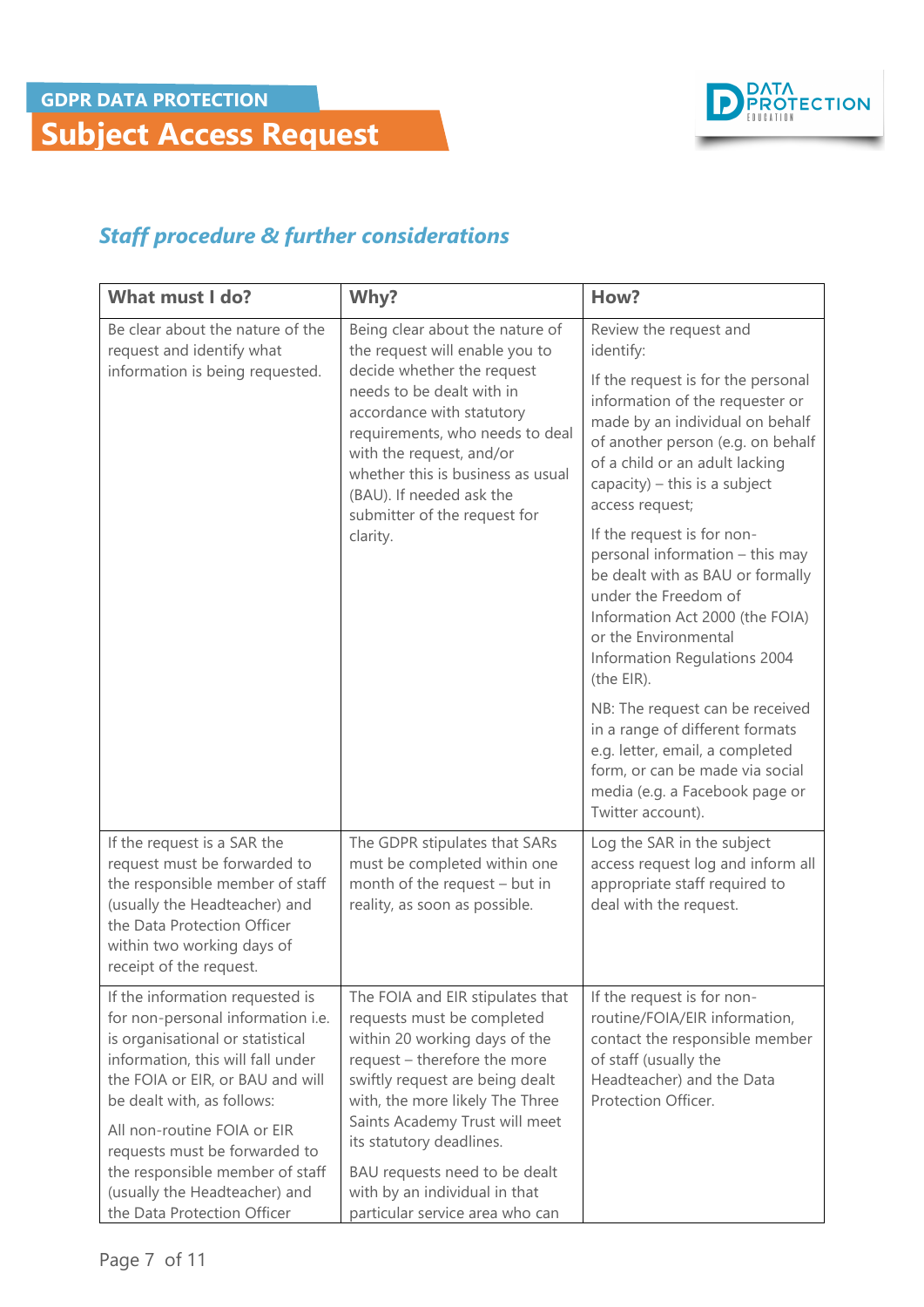

| What must I do?                                                                                                                                                                                                                                                                                                      | Why?                                                                                                         | How?                                                                                                                                           |
|----------------------------------------------------------------------------------------------------------------------------------------------------------------------------------------------------------------------------------------------------------------------------------------------------------------------|--------------------------------------------------------------------------------------------------------------|------------------------------------------------------------------------------------------------------------------------------------------------|
| within two working days of<br>receipt of the request.                                                                                                                                                                                                                                                                | identify and locate the<br>information requested and<br>provide a response within a<br>reasonable timeframe. |                                                                                                                                                |
| If the information requested is<br>for the personal information of<br>an individual for use in a<br>criminal investigation by the<br>police, or any other agency<br>investigating criminal offences,<br>this will fall under either the<br>regulatory Investigative Powers<br>Act 2000 (RIPA) or Data<br>Protection. | It is in the public interest that<br>requests are identified and dealt<br>with as quickly as possible.       | Scan and email the request to<br>the responsible member of staff<br>(usually the Headteacher) and<br>the Data Protection Officer as<br>needed. |
| The request can be for either<br>hard copy or any type of<br>electronic information including<br>email traffic ie the time and<br>information that an email is sent.                                                                                                                                                 |                                                                                                              |                                                                                                                                                |
| The request must be forwarded<br>to the responsible member of<br>staff (usually the Headteacher)<br>and the Data Protection Officer<br>within two days.                                                                                                                                                              |                                                                                                              |                                                                                                                                                |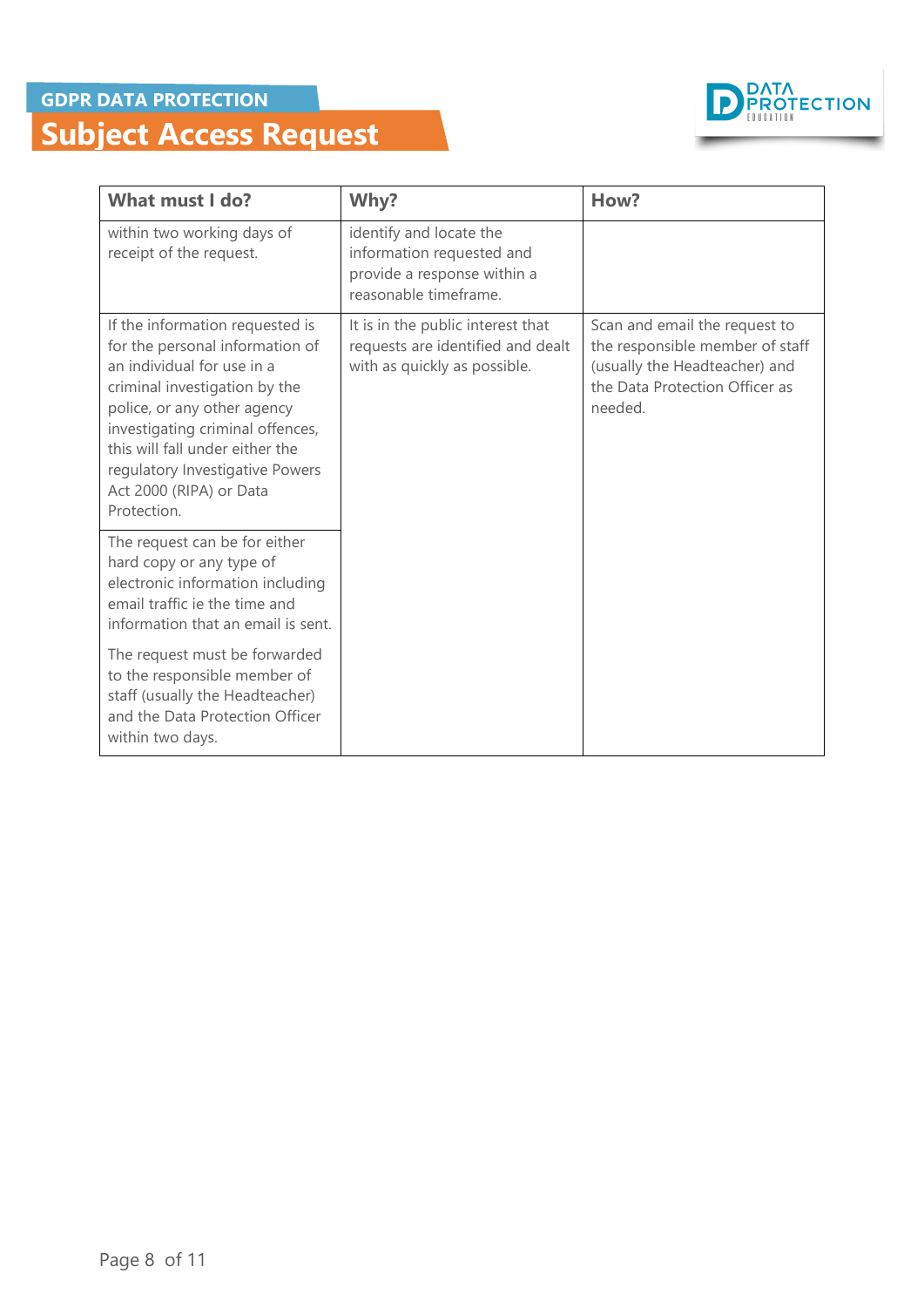

# **SAR – REQUEST FORM**

# <span id="page-8-0"></span>**SUBJECT ACCESS REQUEST (FORM) – PART 1**

By completing this form, you are making a subject access request under the General Data Protection Regulation (GDPR) for personal information held about you by The Three Saints Academy Trust that you are eligible to receive. Please complete this form and return it *to The Three Saints Academy Trust..*

#### <span id="page-8-1"></span>**A) The Data Subject Details**

| Title                                                                                |  |
|--------------------------------------------------------------------------------------|--|
| Surname                                                                              |  |
| First Name(s)                                                                        |  |
| <b>Current Address</b>                                                               |  |
| Telephone (Home)                                                                     |  |
| Telephone (Work)                                                                     |  |
| Telephone (Mobile)                                                                   |  |
| Email address                                                                        |  |
| Date of birth                                                                        |  |
| Details of identification<br>provided to confirm name of<br>data subject in question |  |
| Details of data requested:                                                           |  |
| [Example: Emails between "A"<br>and "B" from 1 May 2017 to 6<br>September 2017.]     |  |

#### <span id="page-8-2"></span>**B) Declaration of Data Subject**

By signing below, you indicate that you are the individual named above. The Three Saints Academy Trust cannot accept requests regarding your personal data from anyone else including family members – see Part 2. We may need to contact you for further identifying information before responding to your request. You warrant that you are the individual named and will fully indemnify us for all losses and expenses if you are not.

Signature: …………………………………………………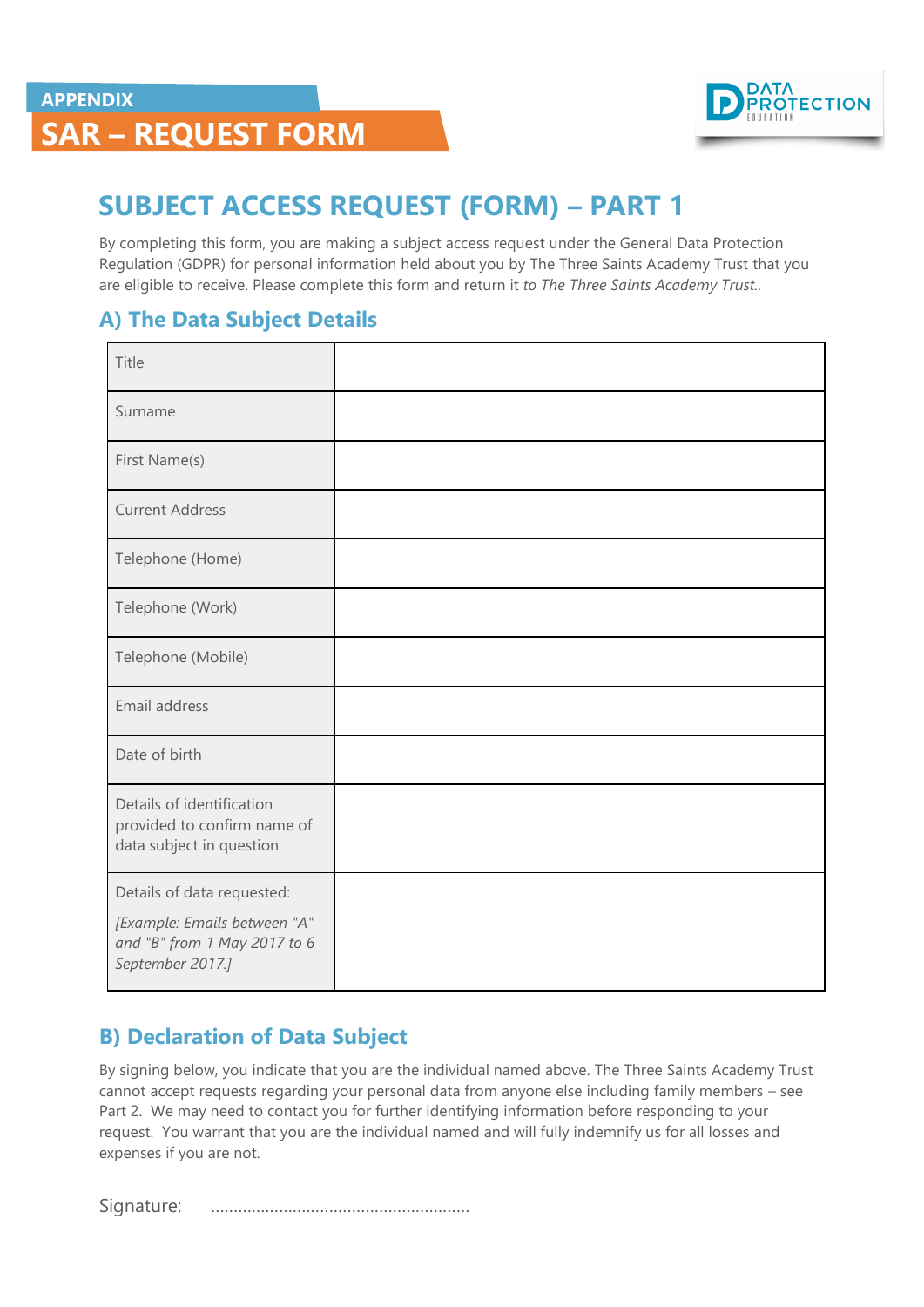### **APPENDIX SAR – REQUEST FORM**



<span id="page-9-0"></span>Date: …………………………………………………

# **SUBJECT ACCESS REQUEST (FORM) – PART 2**

#### <span id="page-9-1"></span>**C) Declaration of behalf of Data Subject**

*If you are requesting the information on behalf of a data subject, please complete this section:*

| Are you acting on behalf of the data subject with their<br>written consent or in another legal authority?   | Yes | No |
|-------------------------------------------------------------------------------------------------------------|-----|----|
| If 'Yes' please state your relationship with the data subject<br>(e.g. parent, legal guardian or solicitor) |     |    |
| Has proof been provided to confirm you are legally<br>authorised to obtain the information?                 | Yes | No |

| Title                  |  |
|------------------------|--|
| Surname                |  |
| First Name(s)          |  |
| <b>Current Address</b> |  |
| Telephone (Home)       |  |
| Telephone (Work)       |  |
| Telephone (Mobile)     |  |
| Email address          |  |

I hereby request that The Three Saints Academy Trust provide me with the information about the data subject above.

Name …………………………………………………